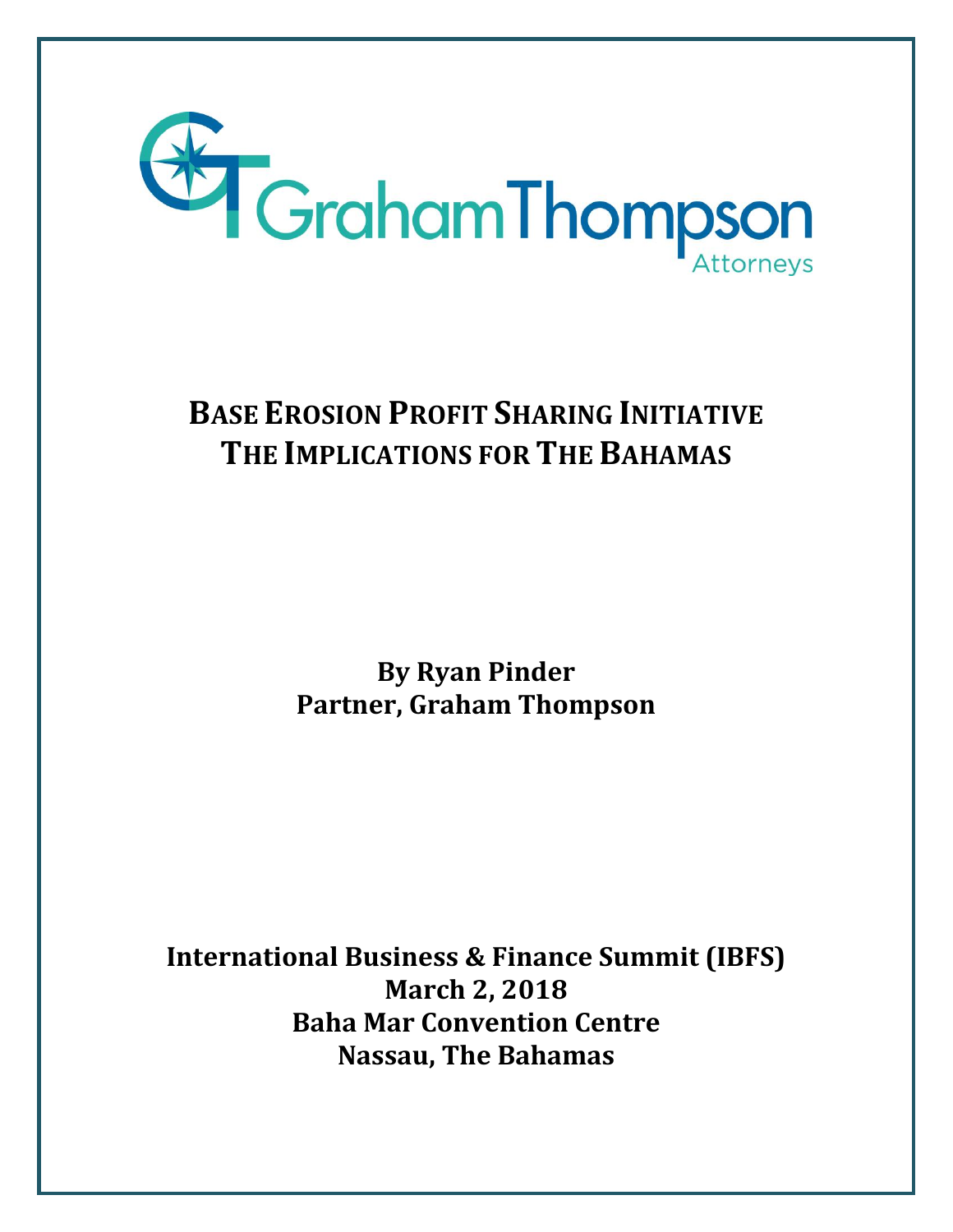## **Introduction**

I have been asked to speak on the Base Erosion Profit Sharing of the OECD, or better know as BEPS. This is a new acronym that, similar to CRS and the harmful tax initiative program, is geared at a multilateral approach to the application of uniform tax rules and standards. Unlike the CRS and the harmful tax practices initiatives of the past, BEPS has a focus not necessarily on the private client, but on the multinational commercial organization.

In recent years, international tax avoidance by multinational corporations has been frontpage news with the largest companies such as Amazon, Apple, Google, Microsoft, and Starbucks being the most notorious. Across Europe, Asia, and the United States, press exposés and high-profile legislative hearings concentrated public attention on aggressive international tax planning.

At times tax planning and creative cross boarder tax avoidance was attacked as being immoral and unethical, despite its legality. The BEPS project was created to combat the erosion of the corporate income tax base, to eliminate the cross border tax planning for multinational companies that us tax lawyers have long made a living at.

## **Where did BEPS come from?**

The BEPS project is a global effort to address international tax avoidance launched by the G-20, the annual gathering of the leaders of the world's twenty largest economies. It has been said that the BEPS project is the most extensive attempt to change international tax norms since the 1920s.

In 2012, the G-20 broadened its interest in international tax affairs to encompass the taxation of multinational corporations when it identified base erosion and profit shifting as a threat to the G-20's their own fiscal stability in the midst of politically unpopular austerity.

The OECD subsequently produced its BEPS Action Plan in a specially created working group incorporating officials from all non-OECD G-20 countries. The G-20 then endorsed that action plan, simultaneously mandating that the OECD provide "regular reporting on the development of proposals and recommendations to tackle the 15 issues identified in the action plan."

In October 2015, the OECD presented the final reports of its 15-Action plan to tackle BEPS. In short, the package of BEPS measures has three broad objectives. It aims to improve the coherence of international tax rules (Actions 2–5), reinforce its focus on economic substance (Actions 6–10) and ensure a more transparent tax environment with an effective implementation (Actions 12–14).

The focus of the project is simple: it is meant to address features of the tax regimes of different countries that allow multinational corporations to shift income to low-tax or notax jurisdictions and expenses to high-tax jurisdictions, thereby eroding the corporate income tax base of higher-tax, often larger-market economies.

As of the beginning of January 2018, 110 jurisdictions in total have committed to the implementation of the BEPS outputs through either their original participation in the BEPS project or their membership in the Inclusive Framework on BEPS Implementation. During 2017, 18 jurisdictions joined the Inclusive Framework (IF) of BEPS, namely Bahamas, Barbados, Belize, Botswana, British Virgin Islands, Cayman Islands, Djibouti, Malaysia, Maldives, Montserrat, Oman, Qatar, Saint Kitts and Nevis, Thailand, Trinidad and Tobago,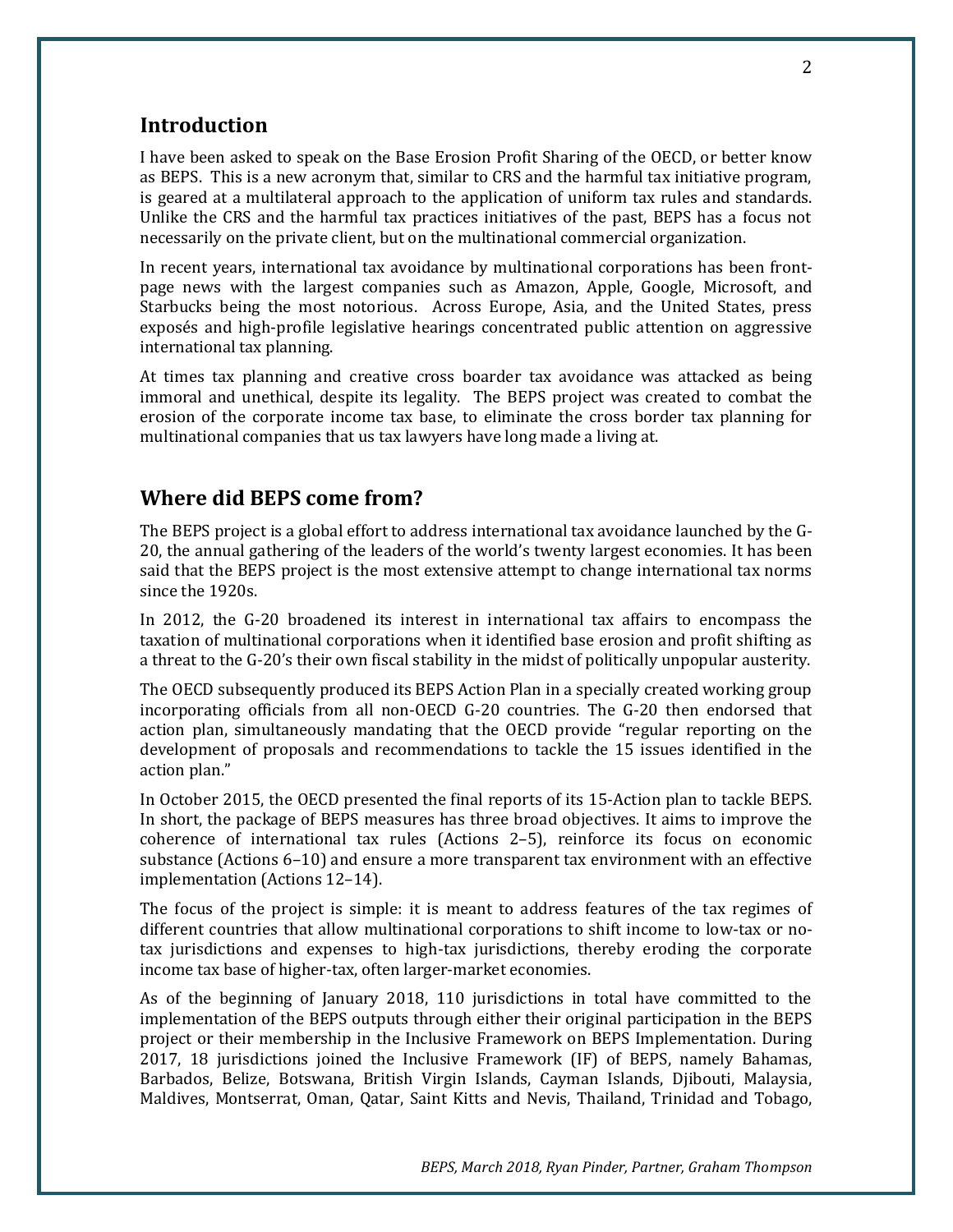Turks and Caicos Islands, Vietnam and Zambia.

## **15 Actions of the BEPS Package**

The BEPS package provides 15 Actions that equip governments with the domestic and international instruments needed to tackle BEPS. The goal is for countries to have the tools to ensure that profits are taxed where economic activities generating the profits are performed and **where value is created**. These tools also give businesses greater certainty by reducing disputes over the application of international tax rules and standardising compliance requirements.

The OECD/G20 BEPS Project creates a single set of consensus-based international tax rules to protect tax bases while offering increased certainty and predictability to taxpayers. I will provide you with a high level summary of what the 15 Actions addresses. We will then highlight the minimum standards that the Bahamas has agreed to implement.

#### **ADDRESSING THE TAX CHALLENGES OF THE DIGITAL ECONOMY**

**Action 1** addresses the tax challenges of the digital economy and identifies the main difficulties that the digital economy poses for the application of existing international tax rules. The Report outlines options to address these difficulties, taking a holistic approach and considering both direct and indirect taxation.

## **NEUTRALISING THE EFFECTS OF HYBRID MISMATCH ARRANGEMENTS**

**Action 2** develops model treaty provisions and recommendations regarding the design of domestic rules to neutralise the effects of hybrid instruments and entities (e.g. double nontaxation, double deduction, long-term deferral).

#### **DESIGNING EFFECTIVE CONTROLLED FOREIGN COMPANY (CFC) RULES**

**Action 3** sets out recommendations to strengthen the rules for the taxation of controlled foreign corporations (CFC).

#### **LIMITING BASE EROSION INVOLVING INTEREST DEDUCTIONS AND OTHER FINANCIAL PAYMENTS**

**Action 4** outlines a common approach based on best practices for preventing base erosion through the use of interest expense, for example through the use of related-party and thirdparty debt to achieve excessive interest deductions or to finance the production of exempt or deferred income.

#### **COUNTERING HARMFUL TAX PRACTICES MORE EFFECTIVELY, TAKING INTO ACCOUNT TRANSPARENCY AND SUBSTANCE**

**Action 5 revamps the work on harmful tax practices with a focus on improving**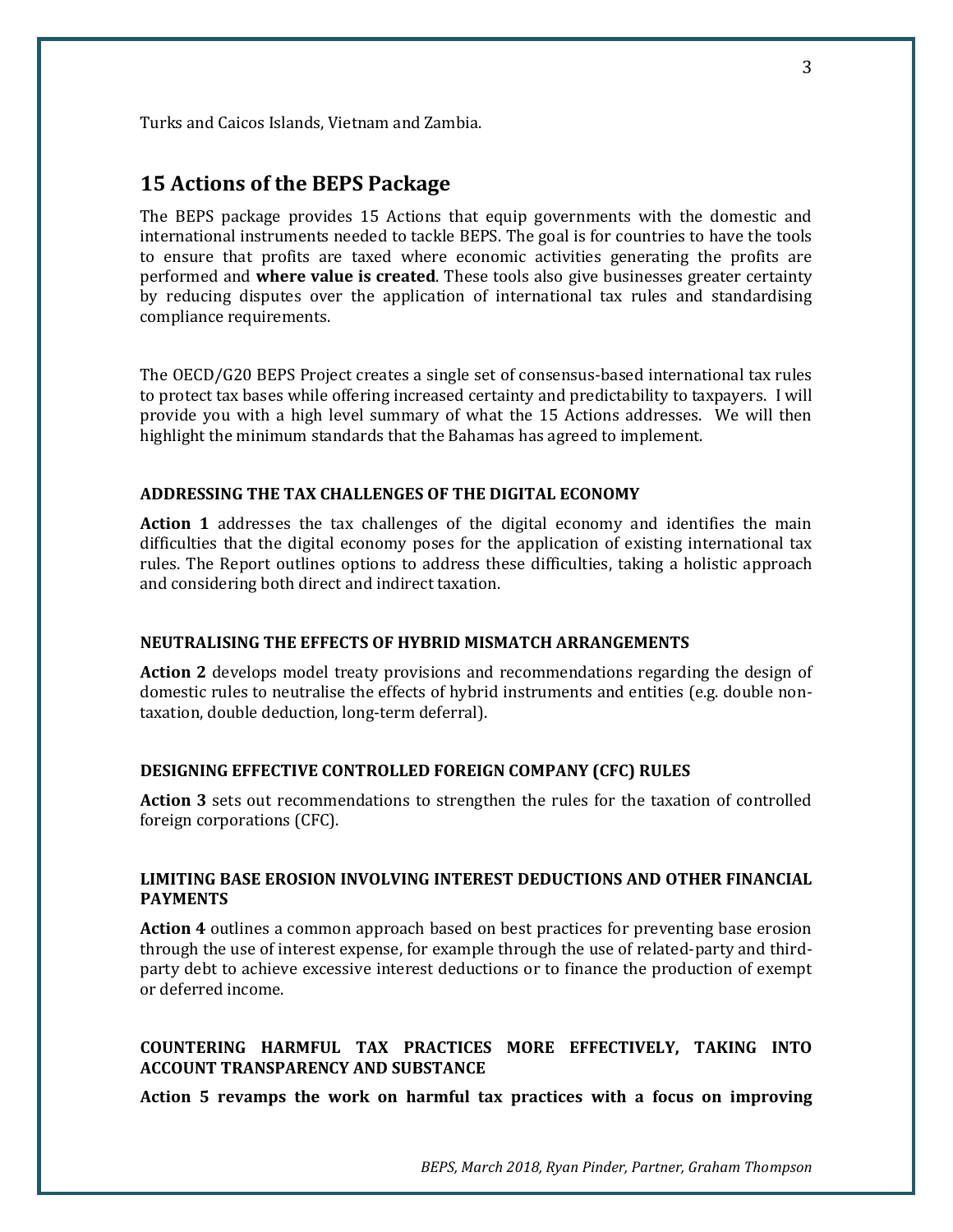**transparency, including compulsory spontaneous exchange on rulings related to preferential regimes, and on requiring substantial activity for preferential regimes, such as IP regimes.**

## **PREVENTING THE GRANTING OF TREATY BENEFITS INAPPROPRIATE CIRCUMSTANCES**

**Action 6 develops model treaty provisions and recommendations regarding the design of domestic rules to prevent treaty abuse.**

#### **PREVENTING THE ARTIFICIAL AVOIDANCE OF PERMANENT ESTABLISHMENT STATUS**

**Action 7** contains changes to the definition of permanent establishment to prevent its artificial circumvention, e.g. via the use of commissionaire structures (i.e. agency arrangements) and the likes.

#### **ALIGNING TRANSFER PRICING OUTCOMES WITH VALUE CREATION**

**Actions 8 – 10** contain transfer pricing guidance to assure that transfer pricing outcomes are in line with value creation in relation to intangibles, including hard-to-value ones, to risks and capital, and to other high-risk transactions.

#### **MEASURING AND MONITORING BEPS**

**Action 11** establishes methodologies to collect and analyse data on BEPS and the actions to address it, develops recommendations regarding indicators of the scale and economic impact of BEPS and ensure that tools are available to monitor and evaluates the effectiveness and economic impact of the actions taken to address BEPS on an ongoing basis.

#### **MANDATORY DISCLOSURE RULES**

**Action 12** contains recommendations regarding the design of mandatory disclosure rules for aggressive tax planning schemes, taking into consideration the administrative costs for tax administrations and business and drawing on experiences of the increasing number of countries that have such rules.

#### **TRANSFER PRICING DOCUMENTATION AND COUNTRY-BY-COUNTRY REPORTING**

**Action 13 contains revised guidance on transfer pricing documentation, including the template for country-by-country reporting, to enhance transparency while taking into consideration compliance costs.**

#### **MAKING DISPUTE RESOLUTION MECHANISMS MORE EFFECTIVE**

**Action 14 develops solutions to address obstacles that prevent countries from solving treaty-related disputes under MAP, via a minimum standard in this area as well as a**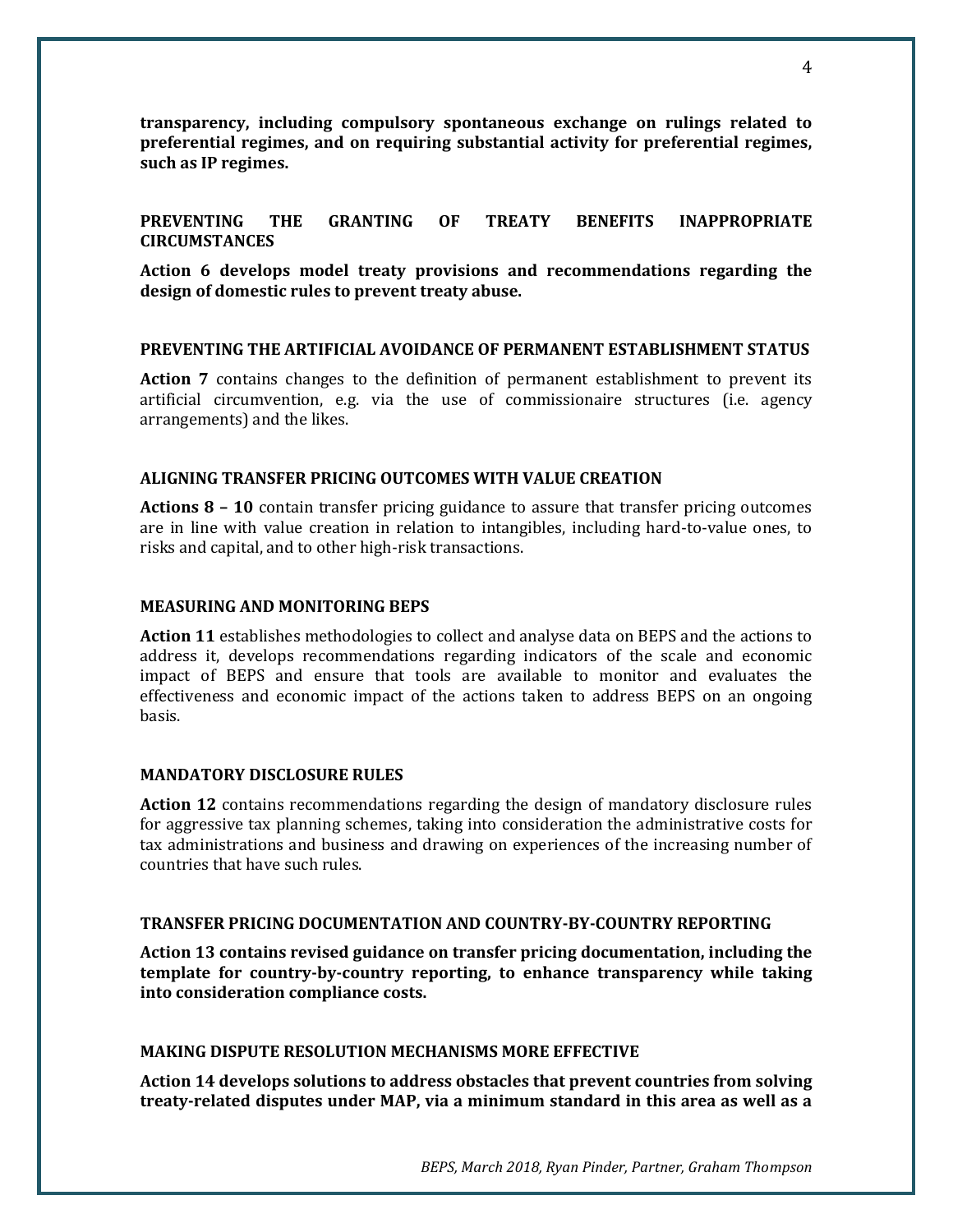**number of best practices. It also includes arbitration as an option for willing countries.**

#### **DEVELOPING A MULTILATERAL INSTRUMENT TO MODIFY BILATERAL TAX TREATIES**

**Action 15** provides an analysis of the legal issues related to the development of a multilateral instrument to enable countries to streamline the implementation of the BEPS treaty measures, as well as the mandate to carry out that work in 2016. As per the OECD/G20 mandate, the ad hoc Group that will complete the work under Action 15 has been established, with over 90 countries participating.

## **Minimum Standards**

Actions 5, 6, 13 and 14 contain BEPS minimum standards and those which The Bahamas has agreed to implement. Each of these minimum standards is subject to peer review in order to ensure timely and accurate implementation and thus safeguard the level playing field.

## **Action 5**

The focus of the final report on Action 5, Countering Harmful Tax Practices More Effectively, is mainly on two topics: (i) requiring substantial activity for preferential regimes through the use of a "nexus approach" in the context of intellectual property (IP) regimes; and (ii) improving transparency through a framework for the compulsory spontaneous exchange of information on certain rulings that could give rise to BEPS concerns.

The focus of this Action is partially on tax rulings for tax preferential regimes. This element would be less important in The Bahamas as we do not have a tax system where ruling requests on cross boarder multilateral institutions and their operations occur. The spontaneous exchange provisions are more relevant for The Bahamas. This requires The Bahamas having a domestic legal framework allowing spontaneous exchange of information and exchange of information on request. It also requires us to have international exchange of information instruments that:

1. Are in force and effect; and

2. Permit spontaneous exchange of information on the relevant tax rulings and the subsequent exchange of the relevant tax rulings on request.

#### **Action 6**

The report on Action 6, Preventing the Granting of Treaty Benefits in Inappropriate Circumstances, was released on 5 October 2015 to address treaty abuse. That report provides several recommendations regarding changes to tax treaty provisions together with proposed domestic law provisions to address the inappropriate granting of treaty benefits and other potential treaty abuse situations. The Bahamas has no current tax treaties as we have no universal system of income taxation.

However, Action 6 is a minimum standard, and going forward tax treaties of which The Bahamas is a part must have as an overriding theory to eliminate double taxation without creating opportunities for non-taxation or reduced taxation through tax evasion or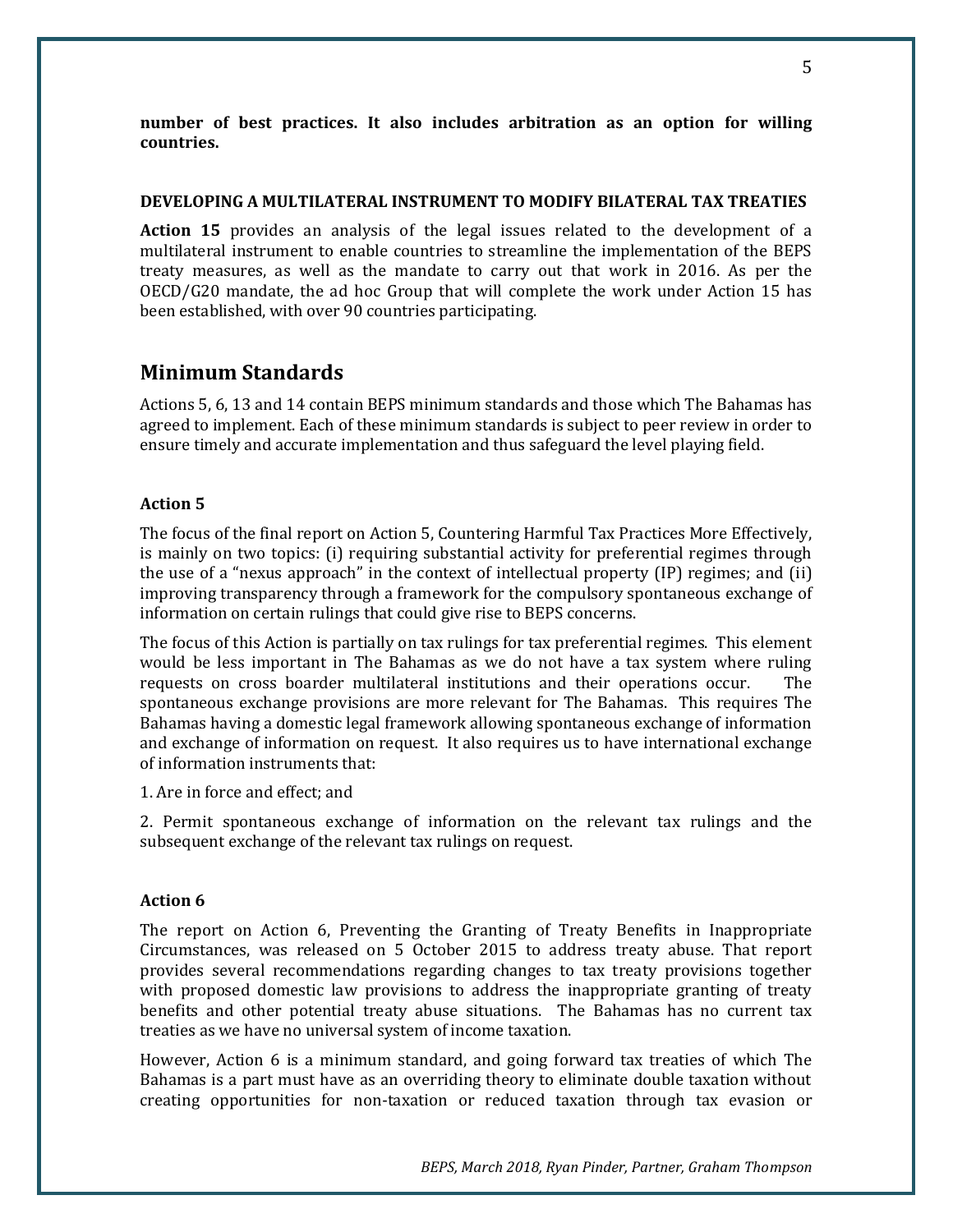avoidance, including through treaty shopping arrangements. Much of the determination of treaty benefit will be based upon where the principle purpose of the activity is located. A strong principle purpose clause would limit the ability to treaty shop in lower tax jurisdictions.

## **Action 13**

The final report on Action 13, Transfer Pricing Documentation and Country-by-Country Reporting, sets out a three-tiered standardized approach to transfer pricing documentation. This is probably the most relevant of the minimum standards for The Bahamas.

The Report described a three-tiered standardised approach to transfer pricing documentation. This standard consists of (i) a master file containing standardized information relevant for all MNE group members; (ii) a local file referring specifically to material transactions of the local taxpayer; and (iii) a Country-by-Country Report containing certain information relating to the global allocation of the MNE group's income and taxes paid together with certain indicators of the location of economic activity within the MNE group (the "CbC Report"). The master file and local file elements of the new transfer pricing documentation standard be implemented through local country legislation or administrative procedures and that the master file and local file be filed directly with the tax administrations in each relevant jurisdiction as required by those administrations.

The CbC Report is the material implementation of Action 13 on transfer pricing. It is recommended that all MNE groups be required to file the CbC Report each year except for MNE groups with annual consolidated group revenue in the immediately preceding fiscal year of less than  $\epsilon$  750 million or a near equivalent amount in domestic currency. It is thought this exemption will exclude approximately 85 to 90 percent of MNE groups from the requirement to file the CbC Report, but that the CbC Report will nevertheless be filed by MNE groups controlling approximately 90 percent of corporate revenues.

No special industry exemptions should be provided, no general exemption for investment funds should be provided, and no exemption for non-corporate entities or non-public corporate entities should be provided.

Jurisdictions should require in a timely manner CbC reporting from ultimate parent entities of MNE groups resident in their country and exchange this information on an automatic basis with the jurisdictions in which the MNE group operates.

Again, I emphasize that this is a reporting regime, not a regime that mandates that a jurisdiction, in our instance The Bahamas, implements a comprehensive transfer pricing regime or an income tax regime that would make a transfer pricing regime relevant.

#### **Action 14**

The final report on Action 14, Making Dispute Resolution Mechanisms More Effective, reflects the commitment of participating countries to implement substantial changes in their approach to dispute resolution. These measures are aimed at strengthening the effectiveness of the Mutual Agreement Procedure (MAP), minimizing uncertainty and preventing unintended double taxation by ensuring effective and timely resolution of disputes. The final report represents an agreement reached by the countries by way of developing a minimum standard on the resolution of treaty-related disputes.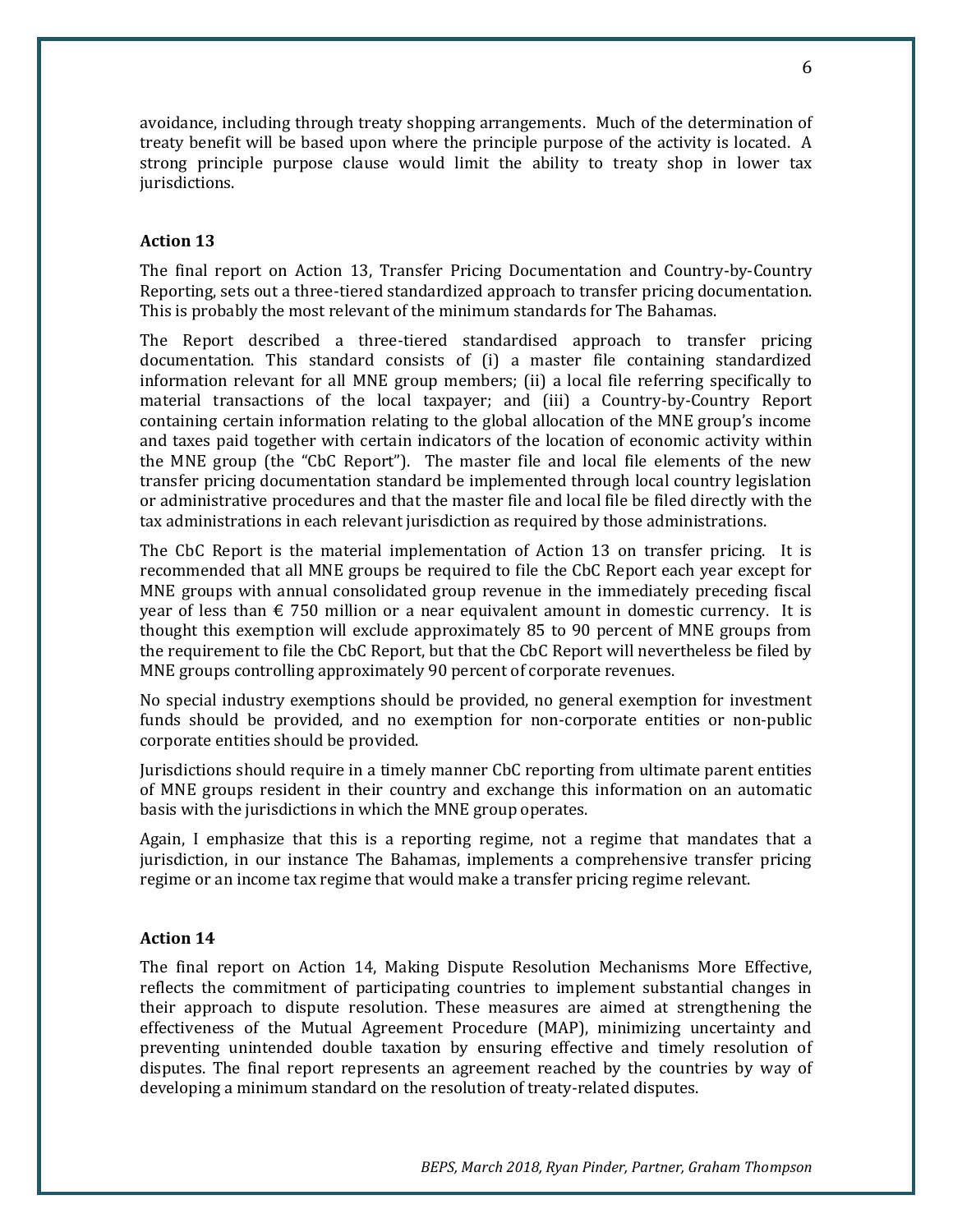The minimum standard is constituted by specific measures that jurisdictions will take to ensure that they resolve treaty-related disputes in a timely, effective and efficient manner and is complemented by a set of best practices. Jurisdictions should ensure that their tax treaties contain a provision which requires the competent authority of their jurisdiction to endeavour to resolve by mutual agreement any difficulties or doubts arising as to the interpretation or application of their tax treaties.

## **Impact on The Bahamas**

As a historical private wealth and private client jurisdiction many of you might want to know what the fuss is about BEPS as many provisions may not apply, and those that do apply have to do with multinational enterprises, of which there are few in The Bahamas. In this vein you might be correct. However, as we all know the private client practice is under considerable pressure, our value proposition of financial privacy for our clients is all but eliminated. We must find a new value proposition.

Much discussion on this new value proposition focuses around having physical presence operations in our jurisdiction. Yes, this includes family offices and other elements of private client work and with the implementation of the Commercial Enterprises Bill and other policy initiatives to encourage "businesses" in The Bahamas, BEPS becomes very relevant. The transfer pricing disclosures become significantly relevant in this regard.

The new value proposition, the reset as this conference would proclaim, in my view is the broadening of our industry, the physical presence of business operations and their principles. The discussion on establishment of headquarters in The Bahamas, the disclosure requirements for multilateral enterprises operating from within The Bahamas becomes an important consideration for our proposed new value proposition. To best understand why the BEPS transfer pricing rules are important in this regard, one must understand the basic tenants of transfer pricing.

Transfer pricing essentially states that when there are agreements and transactions between related companies in a group, the arrangements should be arms length, and more on the taxation of the revenue should be in the particular jurisdiction where the value is created. Taxation correlates to value creation. This is when in the context of BEPS, and the reporting required, that we speak of substance over form. The more substance and value we can originate from within The Bahamas, the more legitimate an opportunity for multinational companies to base in The Bahamas as a low tax jurisdiction. Regardless of the reporting, the value creation is here and the structure is substantiated.

This is even more plausible in the context of service industries, and it is a natural fit as we are a services economy jurisdiction. In the services industry, especially fintech, IT, and other cutting edge industries, they are all services based. If we are able to attract the value components of these industries to The Bahamas, the programing in a fintech world, the advisory functions in a wealth planning world, the central family office of the shareholder of an international conglomerate, we now offer a legitimate opportunity for tax mitigation and real savings to these enterprises, while exponentially expanding our economic presence in a cross boarder environment. Once we focus on this as our new value proposition, our new rest, then initiatives such as BEPS, CRS, and any other acronym you want to think of become irrelevant. And we can do all of this without changing our tax structure, without having to implement a corporate income tax, a broader economy creates a broader tax base which increases revenue to the Government.